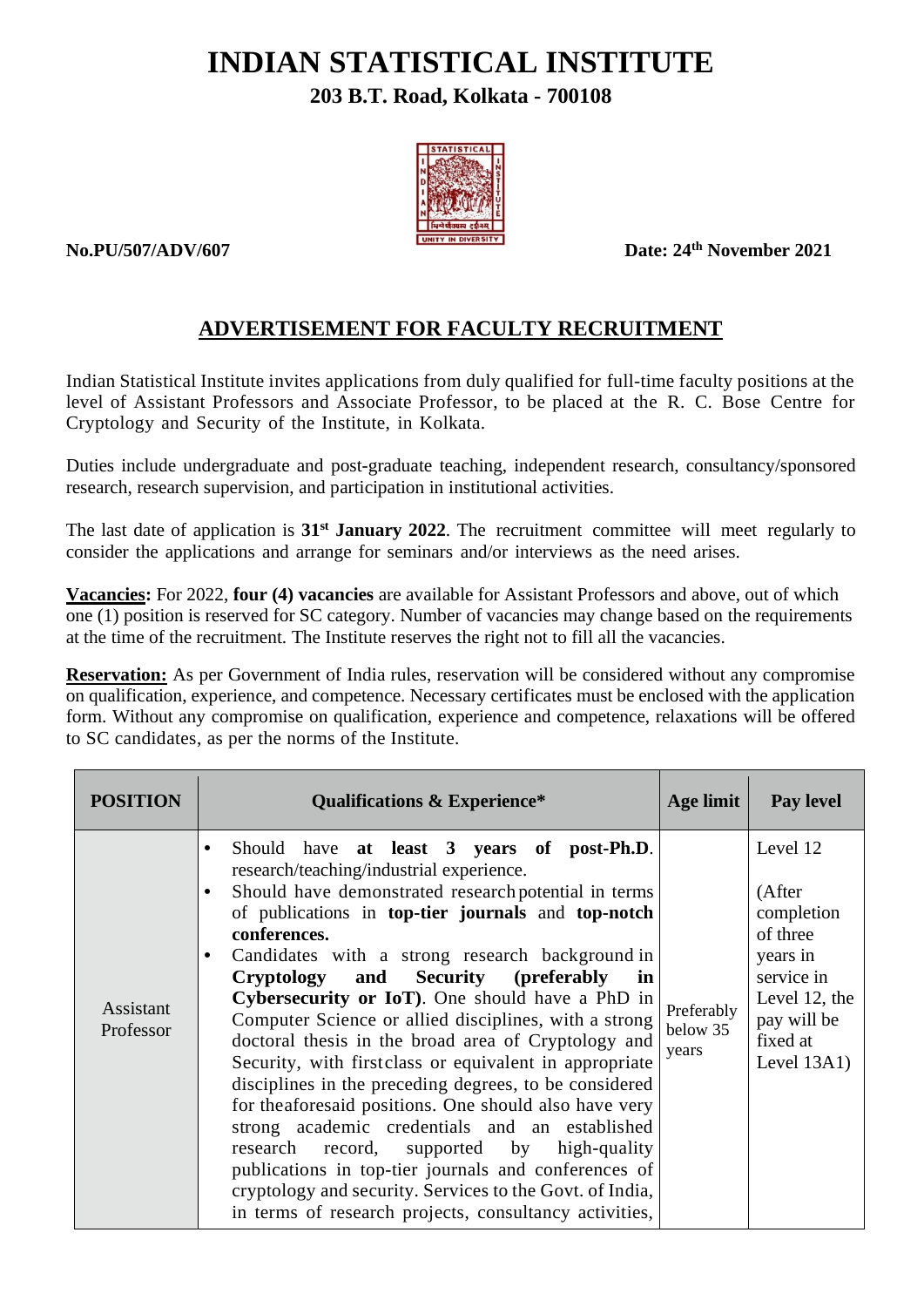| <b>POSITION</b>        | <b>Qualifications &amp; Experience*</b>                                                                                                                                                                                                                                                                                                                                                                                                                                                                                                       | Age limit                       | Pay level |
|------------------------|-----------------------------------------------------------------------------------------------------------------------------------------------------------------------------------------------------------------------------------------------------------------------------------------------------------------------------------------------------------------------------------------------------------------------------------------------------------------------------------------------------------------------------------------------|---------------------------------|-----------|
|                        | and teaching/training experience, will be considered as<br>desirable qualification.<br>Candidates having less than 3 years of post-Ph.D.<br>$\bullet$<br>research/teaching/industrial experience may<br>be<br>considered for Assistant Professor (Grade II) position.                                                                                                                                                                                                                                                                         |                                 |           |
| Associate<br>Professor | Should have at least 6 years of post-Ph.D.<br>$\bullet$<br>research/teaching/industrial experience of which at least<br>three (3) years should be at the level of Assistant<br>Professor or equivalent.<br>Should have demonstrated adequate experience of<br>$\bullet$<br>independent research in terms of publications in top-<br>tier journals and conferences in cryptology and<br>security (mentioned above), patents, sponsored<br>projects/consultancy, and other professional activities<br>relevant to his/her previous position(s). | Preferably<br>below 40<br>years | 13A1      |

**Institute Support for New Faculty Members:** In addition to the pay package, the Institute offers several incentives for professional and personal development of the new faculty members. These include

- Cumulative Professional Development Allowance (CPDA) of Rs. three Lakh for every block period of three years is given to all faculty as per rule.
- The Institute encourages faculty entrepreneurship, as well as faculty involvement in start-ups.
- Accommodation in campus housing based on availability and as per rule.
- Medical facilities and medical insurance scheme are available for all faculties.

#### **Additional Information:**

- An application should be made in the prescribed form which is available at the end of this advertisement.
- For Foreign Nationals, if selected, the appointment will be on contract for up to three years subject to clearance from the Govt. of India before he/she can join the Institute. Extension beyond three years willbe subject to a review process and necessary approvals may be required.
- The Institute reserves the right to screen and call only such candidates for a seminar and/or interview as are found suitable according to the current needs of the Institute. Thus, fulfilling the minimum eligibility criteria would not entitle one to be called for seminar/interview.
- Travel expenses for attending the seminar/ interview presentation from any point within India will be reimbursed as per the Institute norms. The candidates must ensure adherence to Institute norms before purchasing their tickets.
- The candidate is responsible for the correctness of the information provided in the application. If at a later date it is found that any information given in the application is incorrect or false, the candidature/appointment is liable to be cancelled/terminated.
- Candidates employed in Government and Semi-Government Organizations, Public Undertaking, and Universities and Institutions funded by the Government need to submit a No Objection Certificate at the time of interaction or when intimated.
- An incomplete application is liable to be cancelled without intimation.

#### **How to Apply:**

Candidates must apply with a forwarding letter addressed to the Head, R. C. Bose Centre for Cryptology and Security, Indian Statistical Institute referring to the advertisement number and its date of publication. The following documents are required (in PDF format).

**1.** Filled in Application Form in the proforma available at the end of this advertisement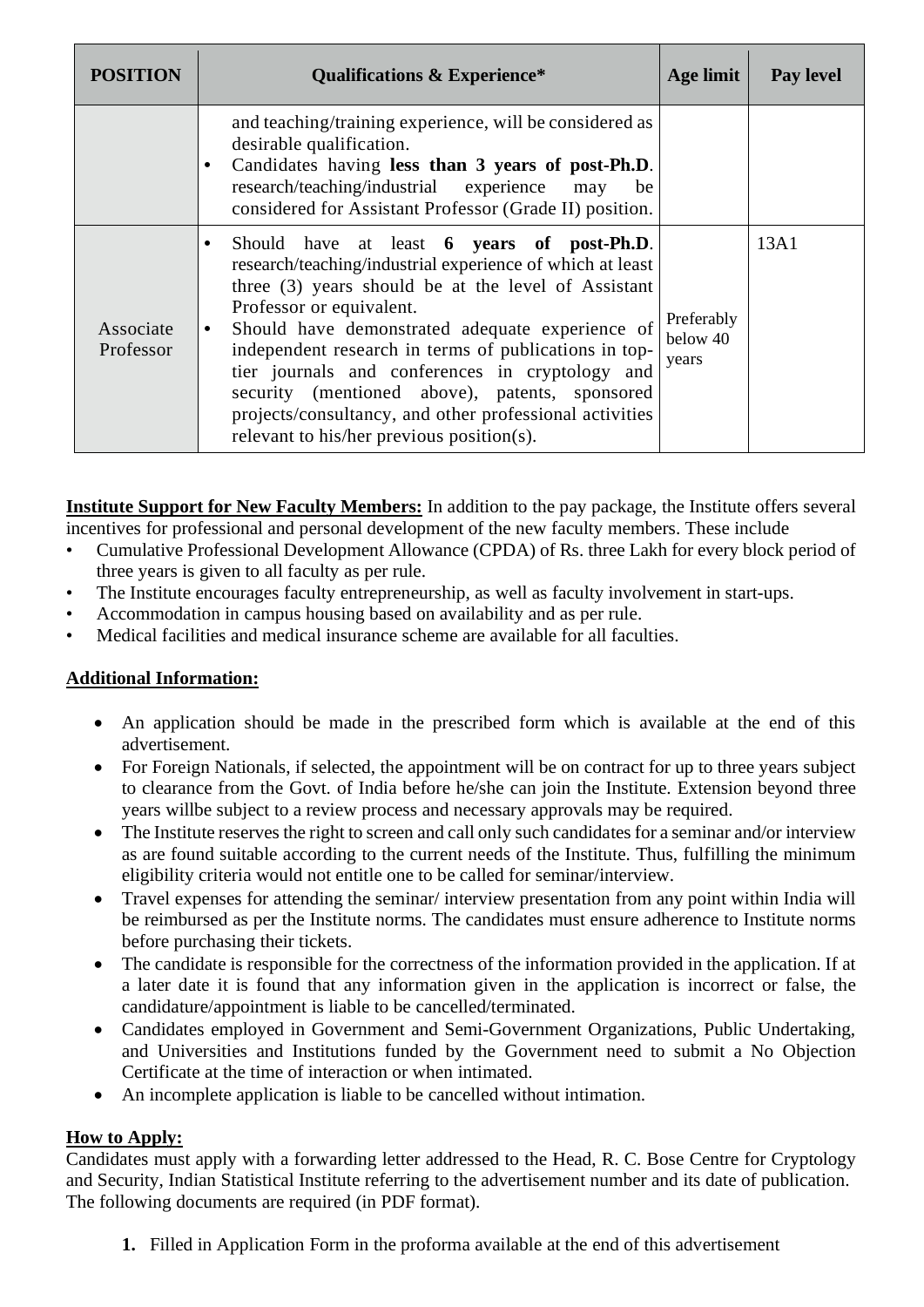- **2.** Curriculum Vitae that clearly mentions the marks/grades/dissertations/honors at all academic levels (Grade 10, Grade 12, Bachelors, Masters, PhD), as applicable, and includes a complete list of peer-reviewed journal and conference publications in cryptology and security with a list of all publications
- **3.** Proposed research plan
- **4.** Proposed teaching plan at the undergraduate and post-graduate levels
- **5.** Caste and/or Disability Certificate from the competent authority, as applicable
- **6.** Any other relevant information the applicant may wish to furnish
- **7.** Reprints of up to five important publications

The Curriculum Vitae, as mentioned, should be sent to "Head, R. C. Bose Centre for Cryptology and Security, Indian Statistical Institute" at **rcbose@isical.ac.in**, as a single PDF file.

**--------------------------------------------------------------------------------------**

# **Annexure I Proforma for Application**

**Advertisement No. with Date:**

**Personal Information**

**Name:**

**Date of birth and age (as on the date of application):**

**Gender:**

**Nationality:**

**Present position and affiliation:**

**Consolidated Monthly Salary/Emoluments: (Mention Pay Level and Cell in 7 th CPC Matrix, if available or applicable)**

**Whether belongs to SC categories: Yes / No**

**Permanent address:**

**Address for correspondence:**

**E-mail:**

**Telephone/Mobile no. with country code:**

**Academic Information**

**Post applied for:**

**Educational Qualifications: in reverse chronological order (up to School leaving examination).**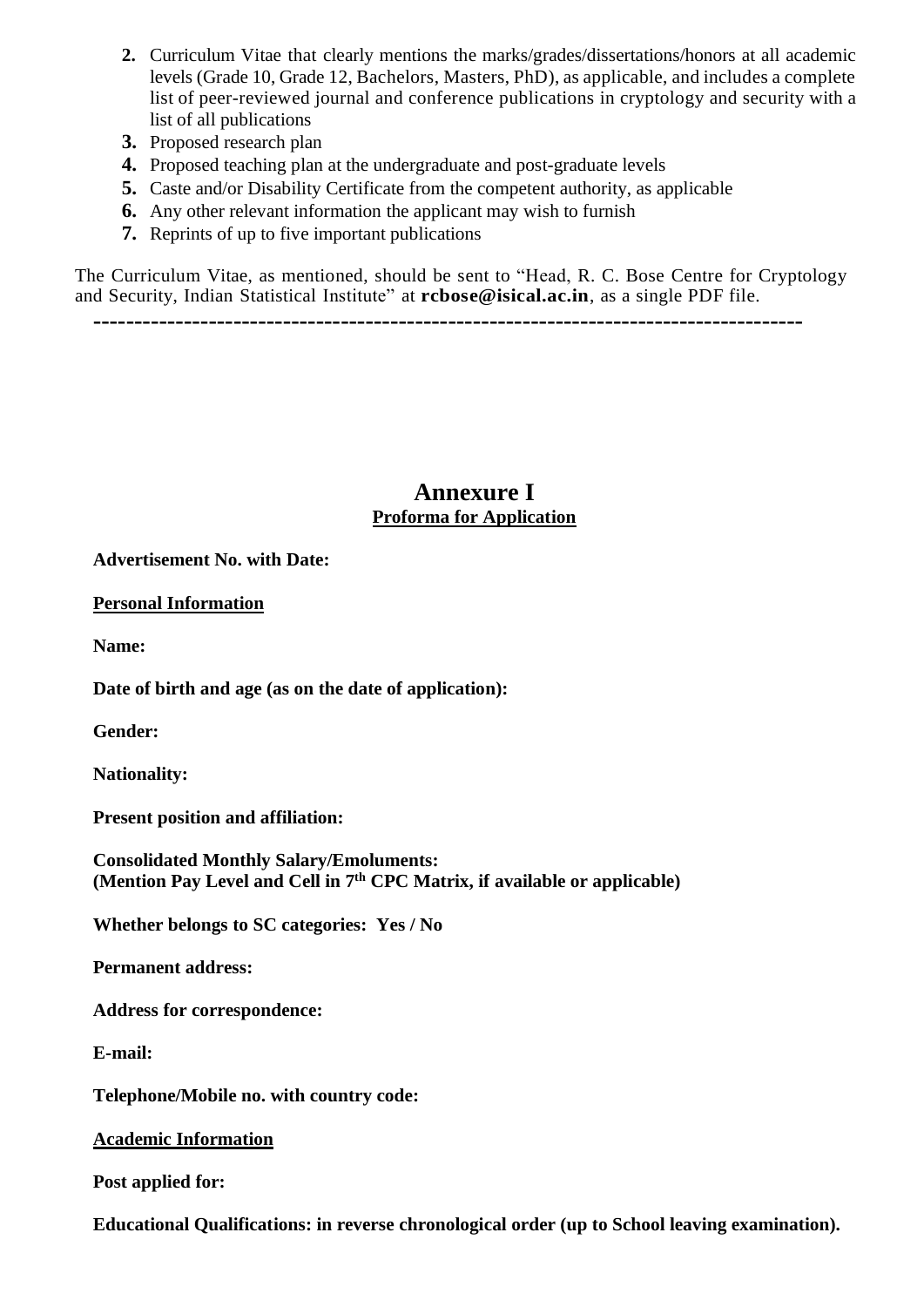| Degree/<br><b>Examination</b> | <b>University/Institution</b> | <b>Major Subjects</b> | Year | $%$ marks/<br><b>CGPA</b> | Division/<br><b>Class</b> |
|-------------------------------|-------------------------------|-----------------------|------|---------------------------|---------------------------|
|                               |                               |                       |      |                           |                           |
|                               |                               |                       |      |                           |                           |
|                               |                               |                       |      |                           |                           |
|                               |                               |                       |      |                           |                           |

**Title of Ph. D. dissertation:**

**Supervisor's name(s) with email address(s):**

**Broad area of dissertation work:**

**Year of obtaining Ph. D. degree (the date on the provisional certificate will be taken as the date of obtaining the Ph. D. degree):**

**Professional Experience:**

**• Details of Post-/Doctoral research/teaching experience:**

| <b>Affiliation</b> | <b>Designation</b> | <b>Duration</b> | <b>Nature of Work/Project</b> |
|--------------------|--------------------|-----------------|-------------------------------|
|                    |                    |                 |                               |
|                    |                    |                 |                               |
|                    |                    |                 |                               |

#### **• Details of employment experience in academia:**

| <b>Affiliation</b> | <b>Designation</b> | <b>Duration</b> | <b>Salary/Pay Level</b> |
|--------------------|--------------------|-----------------|-------------------------|
|                    |                    |                 |                         |
|                    |                    |                 |                         |
|                    |                    |                 |                         |

**• Details of industry experience:**

| <b>Affiliation</b> | <b>Designation</b> | <b>Duration</b> | <b>Nature of Work/Project</b> |
|--------------------|--------------------|-----------------|-------------------------------|
|                    |                    |                 |                               |
|                    |                    |                 |                               |
|                    |                    |                 |                               |